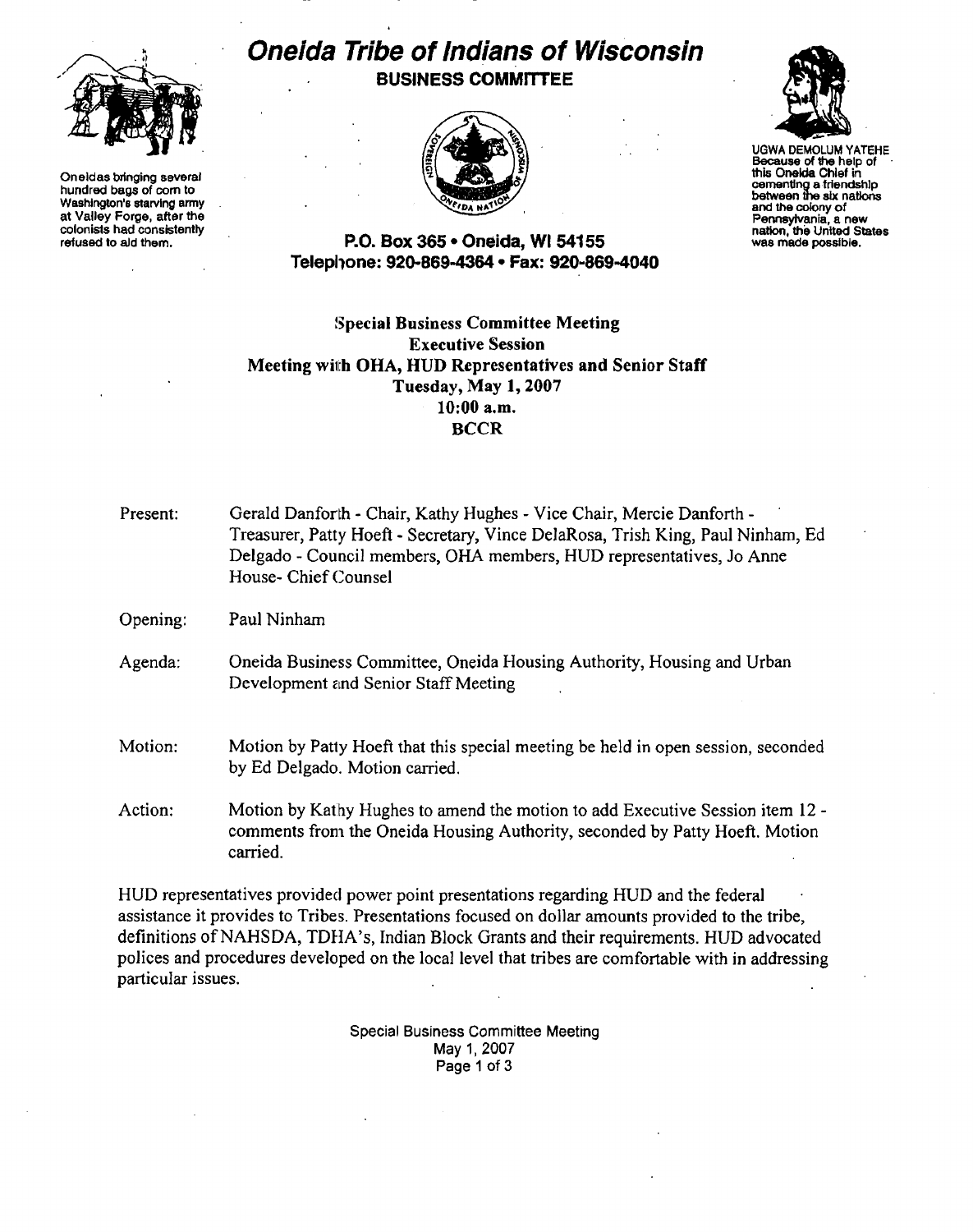Reporting procedures and due dates were reviewed, as well as compliance issues. Questions were answered by HUD as to how and when they conducted assessment, compliance issues and at what levels they didn't get involved. Oversight and performance standards were discussed and the importance of staying knowledgeable of programs in order to make the correct decisions as opposed to not knowing' which leads to weaknesses in oversight. The ultimate oversight responsibility belonged to the tribe, HUD stated nothing should come from OHA that the Business Committee has not signed off on. This states that you know of and approve exactly what your signing off on. Various training and services were touched upon with HUD stating a consultant would be provided to OHA for technical assistance.

Vince DelaRosa, Trish King, Paul Ninham excused at 11:25 am. to participate for an LOC public hearing.

Discussion continued on stipend amounts and the 1998 guidelines, with the acknowledgment that the tribe has to determine what is reasonable. HUD legal representative, Brian Gillens, provided a Power Point presentation on financing information and the types of resources, competitive grants, direct loans, tax credits, etc. were available such as Title VI and Section 184 programs and the opportunities associated with them.

Recessed for lunch at 11: 50 a.m. Resumed meeting at 12:24 p.m.

Afternoon discussion focused on programmable and non-programming income and the confusion between both, how these monies are expended, what is restrictive, unrestrictive and the responsibility of utilizing fiscally sound practices. Oneida Housing Authority representative provided information on the positive contributions OHA has conducted and the obstacles staff has encountered. Concerns were expressed as to how information could be provided to inform the community and the negative effects resulting from this.

Action: Motion by Patty Hoeft to go into closed session to consult with legal counsel, seconded by Ed Delgado. Motion carried.

Gerald Danforth called closed session at 3:27 p.m. in the Law Library. Present were Gerald Danforth, Kathy Hughes, Mercie Danforth, Patty Hoeft, Ed Delgado, Vince DelaRosa, Paul Ninham, Bobbie Webster, Jo Anne House, Shannon Hill, Kate Stevens, Evelyn Elm, Gina Buenrostro, Kevin Fitzgibbons, Virginia Simpson, Brian Gillens, Jackie Kruszek

Action: Motion by Mercie Danforth to go into open session at 4:18 p.m., seconded by Patty Hoeft. Motion carried.

Adjourn at 4:19 p.m.

Action: Motion by Patty Hoeft to adjourn, seconded by Mercie Danforth. Motion carried.

Special Business Committee Meeting May 1, 2007 Page 2 of 3